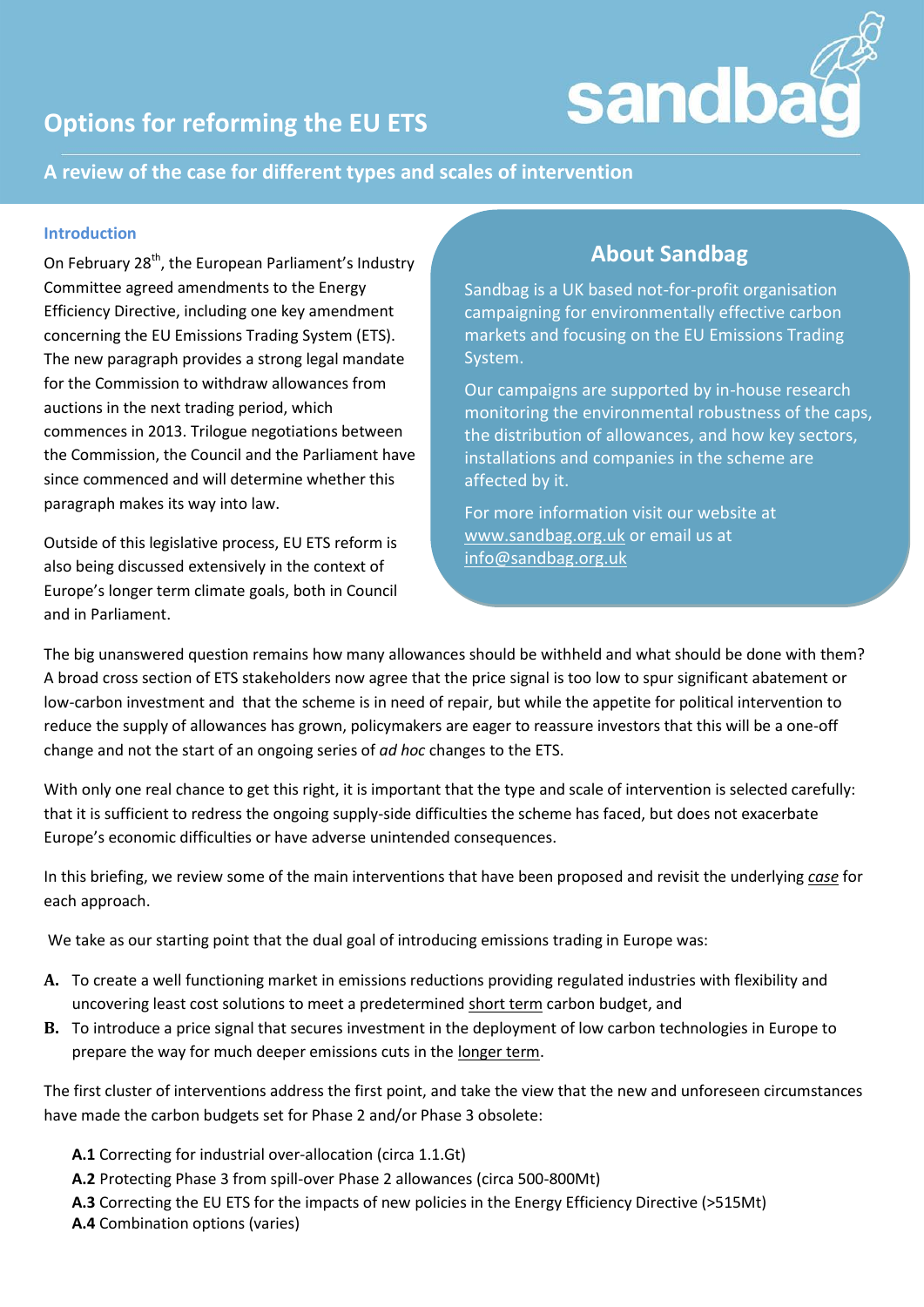$\overline{\phantom{0}}$ 

The second cluster of interventions seeks to recalibrate the ETS to ensure it drives sufficient investment now to costeffectively reach our 2050 targets and appropriate milestones along the way. These arguments have gained more currency in recent debates.

**B.1** An increase of the linear adjustment factor to align it with milestones in the 2050 Roadmap (circa 0-458Mt)

- **B.2** Moving to a 25% economy wide 2020 target (circa 1.4Gt)
- **B.3** Introduce reserve prices which control the supply of permits in the market:
	- **B.3.1** Apply a minimum reserve price to permits sold at auction
	- **B.3.2** Introduce a price containment reserve price for any permits temporarily withheld from auction

#### **A. SHORTER TERM MEASURES: CORRECTING PHASE 3 ETS BUDGETS WITHIN THE 2020 TIME HORIZON**

#### **A.1 Correcting for industrial over-allocation (circa 1.1Gt)**

Sandbag has been one of several commentators who have highlighted the scale of surplus free industrial allowances in Phase 2 and their role in diluting the ETS cap.

We have argued that, *independent* of the recession, too many allowances were awarded industrial emitters in Phase 2, which has unnecessarily inflated the total Phase 2 budget and also raised the baseline from which the overall Phase 3 budget was determined. We calculate that this justifies roughly 1.1.Gt be set aside (and ultimately cancelled) from the Phase 3 auctions. Note that this does not affect free allocations to specific installations or companies.

We have used the average emissions of industrial installations over the history of the scheme as a crude approximation of the allowances that *should* have been awarded them in Phase 2 rather than the exaggerated growth margins Member States conferred them in the Phase 2 NAPs. This correction would lower the Phase 2 cap by **680Mt.** As Phase 2 average allocations established the baseline from which the Phase 3 cap was drawn, this adjustment would also reduce the overall Phase 3 cap by **405Mt** without affecting the 2020 ETS cap or Europe's 2020 climate targets. 1 Together this accounts for **1,085 million** allowances.



**Figure 1: Sandbag correction for industrial overallocation in Phase 2 and Phase 3**

<sup>&</sup>lt;sup>1</sup> Note that "industry" is here defined as all installations which are not electricity, heat or steam generators and includes industrial combustion plant. Allocations and emissions for these plants are derived from 2008-2010 data published in CITL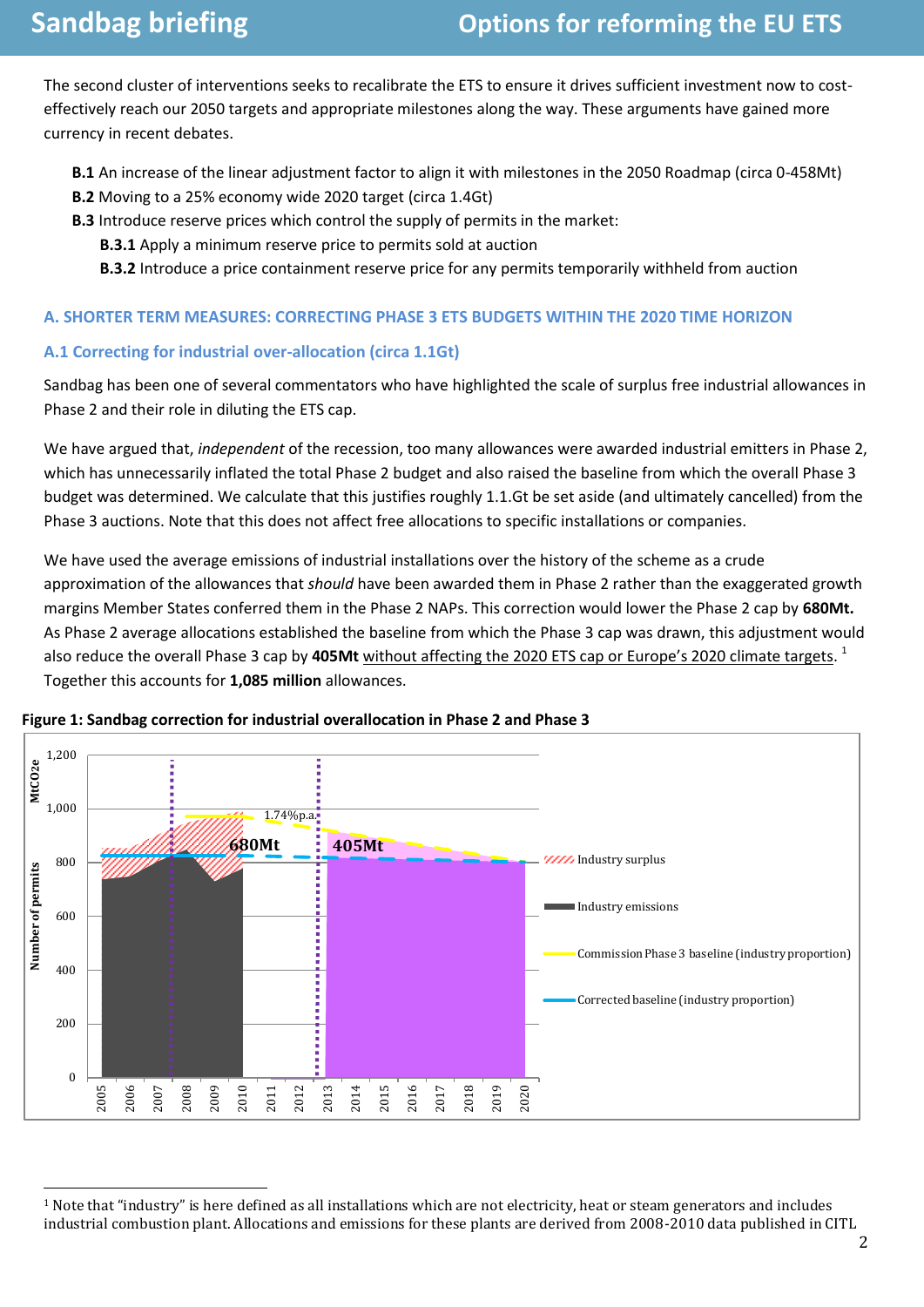$\overline{\phantom{0}}$ 

Some critics will argue that this intervention presents an ex-post intervention, but it is important to highlight that this seeks to redress the excessive generosity by the Commission and Member States in setting the original caps rather than correcting these for unforeseen economic circumstances. Such a correction for inaccurate allocation is no more *ex-post* than the reassessment of the appropriateness of Eastern European NAPs that is currently taking place in the European Courts.

### **A.2 Protecting Phase 3 from spill-over Phase 2 allowances (circa 500-800Mt)**

Several commentators have proposed that any net surpluses accrued in Phase 2 should be removed from Phase 3 auctions. For example, in the leaked draft of its 2050 Low-Carbon Roadmap, the Commission foresaw "excess allowances from Phase 2" amounting to "**500 to 800 million allowances"** and proposed that "setting aside an equivalent number of allowances during the period 2013-2020 in Phase 3 would restore the originally foreseen overall allowances budget for the <u>next</u> decade" (our emphasis)<sup>2</sup>. Supporters of this proposal should note that the precise figure of Phase 2 net surpluses will not be clear until verified emissions data for 2012 is submitted in April 2013.

This proposal would *partially* restore the scarcity of allowances envisaged for Phase 3, though it still neglects to account for the changed economic forecasts out to 2020, which have lowered emissions projections significantly since the cap was set.

Critics of this intervention describe it as an *ex-post* adjustment to an *ex-ante* scheme, a changing of the goalposts midplay. However it should be emphasised that no holders of allowances lose the right to carry these forward into future phases, and that the total number of allowances in the third ETS budget will remain precisely the same as originally intended. This intervention preserves the key principles of banking, insofar as installations that reduce their emissions now still gain allowances to hold indefinitely as a hedge against future emissions, it also strengthens the ability of banking to buoy the carbon price during periods of low demand, because the guarantee of future scarcity is stronger.

**Instead of being merely a one-off intervention, this could, subject to a change in the ETS Directive, become a permanent feature of the scheme, which cancels an equivalent number of allowances to those banked from prior trading phases. This would essentially serving as a "heat exchange mechanism" allowing allowances to flow between Phases at the level of the installation, while preventing "hot air" from contaminating future caps. This would create a more stable long-term investment framework insofar as EUA supply would be less volatile.**

### **A.3 Correcting the EU ETS for the impacts of new policies in the Energy Efficiency Directive (More than 515Mt)**

One of the most popular arguments for adjusting the ETS cap has been to correct for any redundancies created by new environmental policies introduced since the caps were drawn. When new environmental regulations reduce the emissions of ETS installations, it also reduces their demand for allowances, lowers the market price for carbon, and reduces the abatement incentive for other ETS installations. In essence this neutralises the environmental benefit of any new climate regulation affecting the traded sector.

One way to recover this environmental benefit and maintain the incentives within the ETS is to remove allowances from the cap equivalent to the emissions reductions driven by the policy in question. Just such a proposal has won broad political support within the Parliament's ITRE Committee when voting on its amendments to the new Energy Efficiency Directive and remains to be negotiated in Trilogue.

While the specific impacts of the Energy Efficiency Directive on the EU ETS will not be clear until the policies within it are finalised, a draft copy of the Impact Assessment<sup>3</sup> released by the Commission provided two estimates for the potential surpluses it might generate just for the year 2020. The document supplies an estimate from the PRIMES model predicting the new Directive would reduce emissions from the traded sector 515Mt in 2020 against policies already in place (under the so-called Reference Scenario). It is not indicated what emissions trajectory is expected over the previous years of Phase 3 or how it departs from the Reference Scenario so a more comprehensive figure is hard to deduce from here.

<sup>&</sup>lt;sup>2</sup> P.8 Leaked draft of 2050 Roadma[p http://www.sandbag.org.uk/site\\_media/uploads/Leaked\\_2050\\_roadmap\\_draft.pdf](http://www.sandbag.org.uk/site_media/uploads/Leaked_2050_roadmap_draft.pdf)

<sup>&</sup>lt;sup>3</sup> p.29-30 Draft copy of the EED Impact Assessment [http://www.sandbag.org.uk/site\\_media/uploads/EED\\_IA\\_20110505.pdf](http://www.sandbag.org.uk/site_media/uploads/EED_IA_20110505.pdf)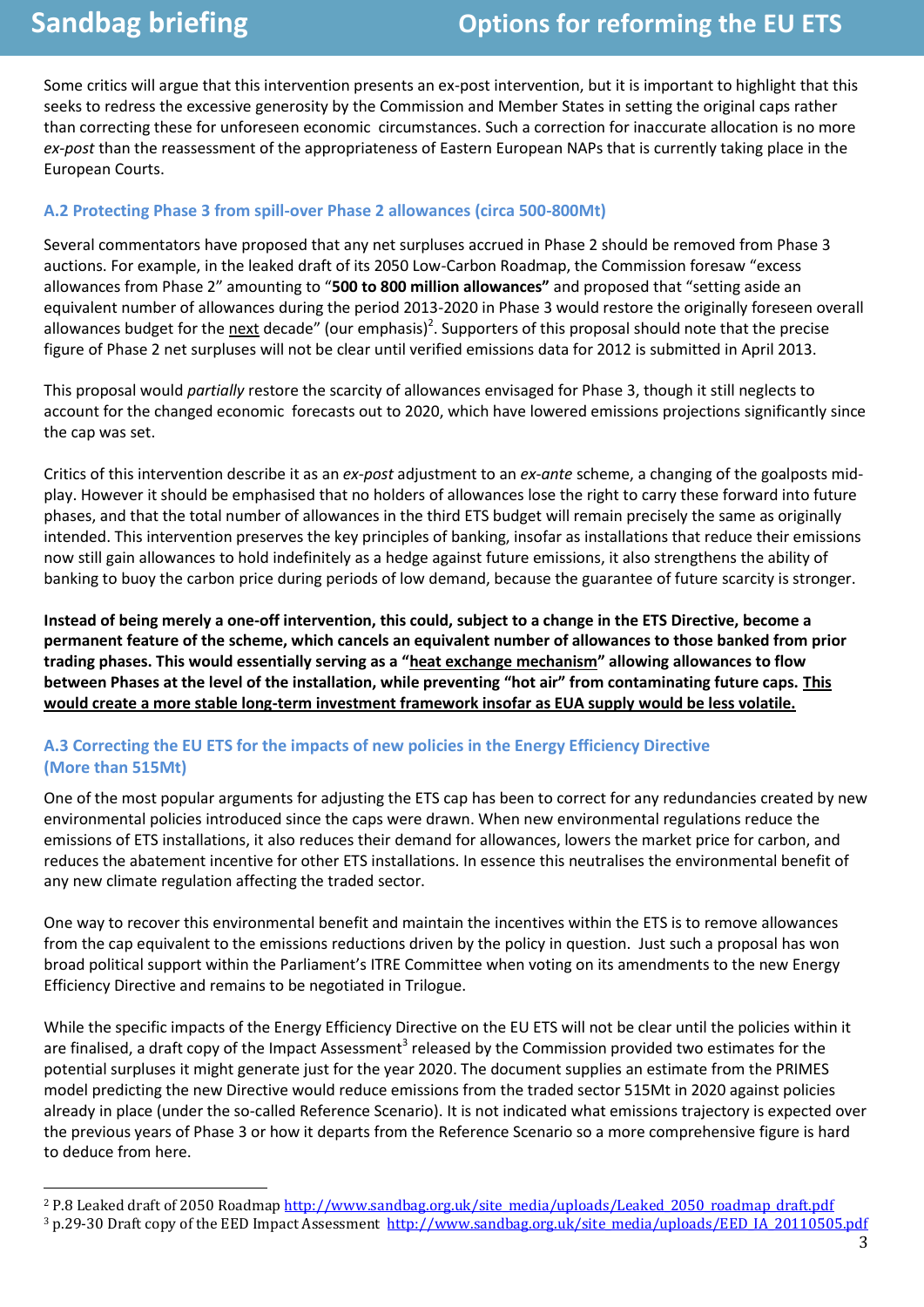The document also parenthetically refers to an estimate from the E3ME model which has a more conservative impact on 2020 emissions (95Mt), partly because it assesses the impacts on the traded and non-traded sectors differently. Despite predicting less overlap between the EED and the ETS, the E3ME model expects much higher impact on the 2020 carbon price (dropping to  $\epsilon$ 0 instead of  $\epsilon$ 14), because it does not grant the market as much foresight. PRIMES is more realistic here, insofar as the market value of allowances will be supported by their diminishing future availability, as the cap inexorably tightens under the 1.74% linear reduction factor.

**Again, subject to a change in the EU ETS directive, provisos to tighten the cap to reflect any new environmental policies could become a permanent fixture of the scheme and preserve its complimentarity. There are several ways this could be implemented, but one option would be to follow the model of California's Voluntary Renewable Energy Reserve<sup>4</sup> , i.e. a percentage of allowances could be withheld from auction each year that are released back into the market if no new policies are implemented. At the end of each trading phase, any permits retained in the reserve to account for new policy could be cancelled.**

#### **A.4 Combination options (varies)**

It is important to highlight that any surpluses generated by overlap between the Energy Efficiency Directive and the EU ETS cap are new surpluses above and beyond those created either by overallocation to industry, or by spill-over allowances from Phase 2 constitute a separate and potentially additional basis for intervention.

In fact *all three* of the interventions outlined above can be seen as independent and more or less cumulative:

A1 seeks to correct the cap to where it *should* have originally been without excess allocations to industry A2 seeks to protect future caps from the effects of uncertain demand in prior phases A3 seeks to protect the cap from against redundancies created by other policies

In terms of the *scale* of intervention justified, A1 and A2 overlap insofar as retroactive adjustment to the Phase 2 cap would increase demand for allowances and reduce any spill-over (i.e. up to 680Mt of overlap). The adjustment from recalculating the Phase 3 baseline (405Mt), however, is additional to any spill-over allowances, thus together these present a set-aside range of roughly **1.1-1.2Gt.**

Adjustments to the ETS to correct for reduced demand caused by the EED or other new policies (A3) will be additional to either A1, A2 or both together. Intervening on the combined basis of all three proposals would justify removing in excess of **1.6Gt**, possibly much more.

#### **Additional notes on "pre-2020 horizon" interventions**

#### i. Effect of these interventions on the carbon price

 $\overline{\phantom{0}}$ 

While the focus of these interventions is on the supply of allowances in Phase 3, this will also have an impact on driving up the carbon prices, thereby discouraging investment in long-lived carbon infrastructure.

Point Carbon recently performed a poll of different analysts asking what the price effect of two sample set aside quantities might be<sup>5</sup>. While the quantities do not match all of the options outlaid above, it gives some indication of the relative insensitivity of the market to supply-side reform, and shows that quite substantial interventions are necessary to have a significant effect on price.

<sup>4</sup> See Sandbag's briefing on Californian set-aside policies for further details: [http://www.sandbag.org.uk/site\\_media/pdfs/reports/California\\_set\\_aside\\_briefing.pdf](http://www.sandbag.org.uk/site_media/pdfs/reports/California_set_aside_briefing.pdf) 5See<http://www.pointcarbon.com/news/1.1759876>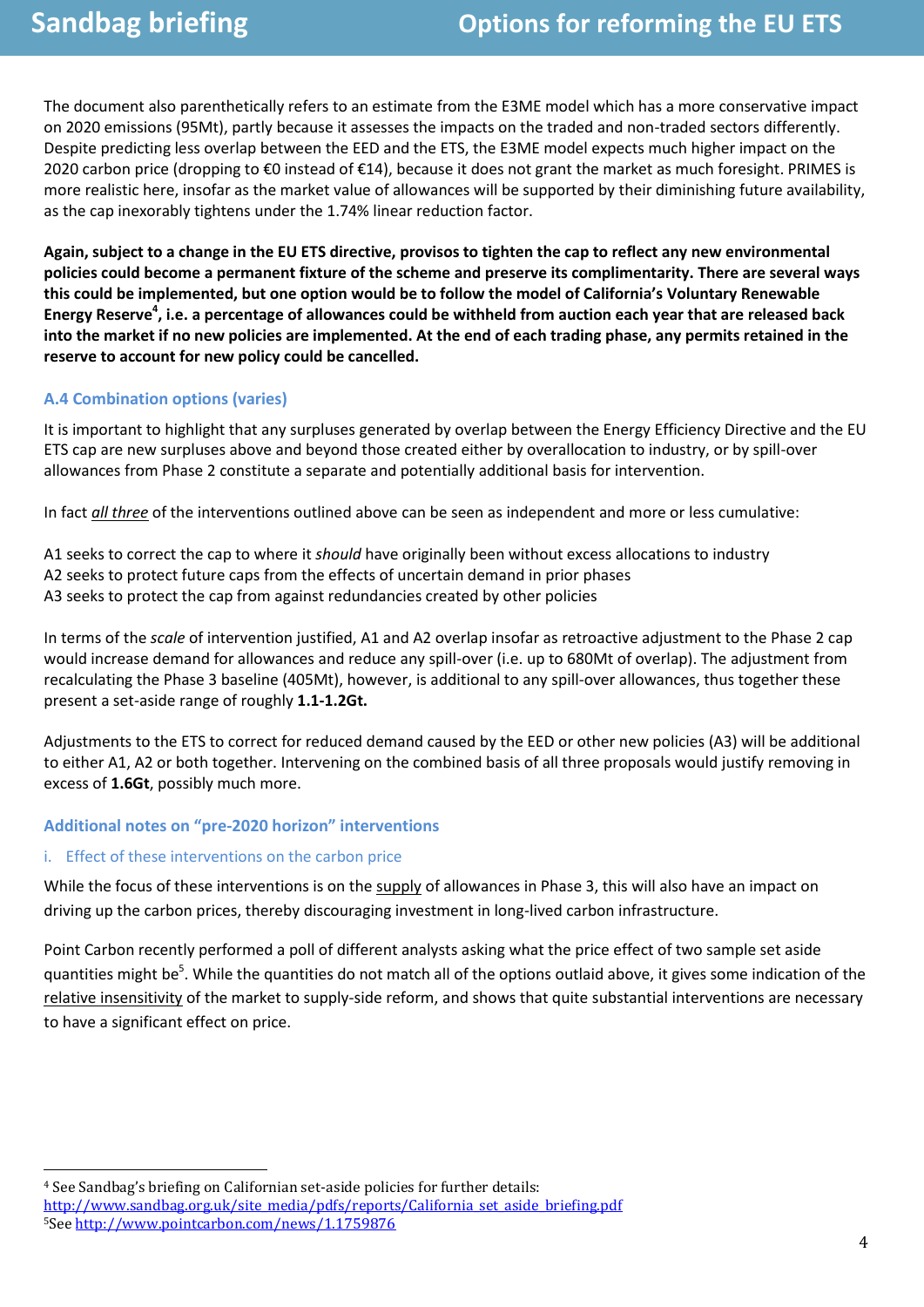|                    | 1.4 <sub>bn</sub> | 500-800 mn | 0 (zero) |
|--------------------|-------------------|------------|----------|
| <b>Tschach</b>     | €17.0             | €13.0      | €8.0     |
| <b>Nomisma</b>     | €15.4             | N/A        | €13.7    |
| <b>SocGen</b>      | €14.0             | N/A        | €12.0    |
| <b>UniCredit</b>   | €18.0             | €15.0-17.5 | €13.7    |
| <b>Schwarzthal</b> | €18.0             | €11.5-13.0 | €10.0    |
| <b>Consus</b>      | €23.0             | €14.0-16.0 | €11.0    |
| <b>AVERAGE</b>     | €17.6             | €13.5-14.9 | £11.4    |

### **Table 1: 2012 year-end price estimates under different set aside scenarios**

#### ii. Permanent cancellation of allowances set-aside

Most of the measures proposed above imply cancelling allowances in order to be fully effective. From an environmental perspective, returning allowances to the market cancels out any additional emissions reductions that would have taken place, and from a price perspective, any rallying in the carbon price caused by the set aside would be lost at the point where allowances return to the market, depressing the price all over again.

In the next section we discuss set-aside options which establish price conditions for the return of permits to the market (Option B.3), but questions have been raised as to whether these would be any easier to legally implement than a direct cancellation of allowances.<sup>6</sup>

#### iii. Effect on 2020 climate targets

It is also important to note that technically none of the changes to the Phase 3 ETS budget outlined above oblige Europe to change its 2020 targets. While these measures will reduce greenhouse gas emission over the period, only changes that affect the combined ETS and Effort Sharing carbon budgets for the actual year 2020 amount to a change in the 20% climate target. Changes to these budget over 2013-2019 do not.

A lowering of the Phase 3 budget which does not alter the 2020 budget simply represents a steeper descent towards the 2020 target, and reduces the opportunities for Europe to count emissions reductions in previous years towards its 2020 commitments.

#### **B. LONGER TERM MEASURES: ENSURING EUROPE'S ABATEMENT GOALS ARE ACHIEVED COST-EFFECTIVELY**

While the options above focus on whether the ETS caps have been appropriately calibrated for Europe's current 2020 goals, the options discussed below focus on whether the Phase 3 caps are appropriately aligned with Europe's long term climate objectives.

Emissions trading systems are designed to deliver cost-effective emissions reductions within the carbon budget set for them, and the EU ETS is no exception. With demand for allowances reduced by oversupply, recession and other policies, the Phase 2 and Phase 3 carbon budgets are likely to be met at a very low price. Independent of the question of whether new circumstances make these carbon budgets obsolete, this low price is not encouraging investment in the low-carbon technologies which will be cost-effective in the longer term.

Over the next decade, Europe is expected to replace a great deal of aging energy infrastructure, and at current levels, the ETS is not delivering an appropriate price signal to ensure this will be low-carbon infrastructure. In addition, high gas prices and relatively low coal prices, are making it harder for the dwindling ETS carbon price to even drive fuel switching within existing power plants.

Any new power stations and factories will have asset lives extending far beyond the third trading phase. If these are carbon-intensive installations they risk becoming stranded assets that will need to be prematurely replaced in order to meet our future climate targets, or might force us to seek more expensive abatement options in other parts of the

l

<sup>6</sup> See for example[: http://www.pointcarbon.com/news/1.1813015](http://www.pointcarbon.com/news/1.1813015)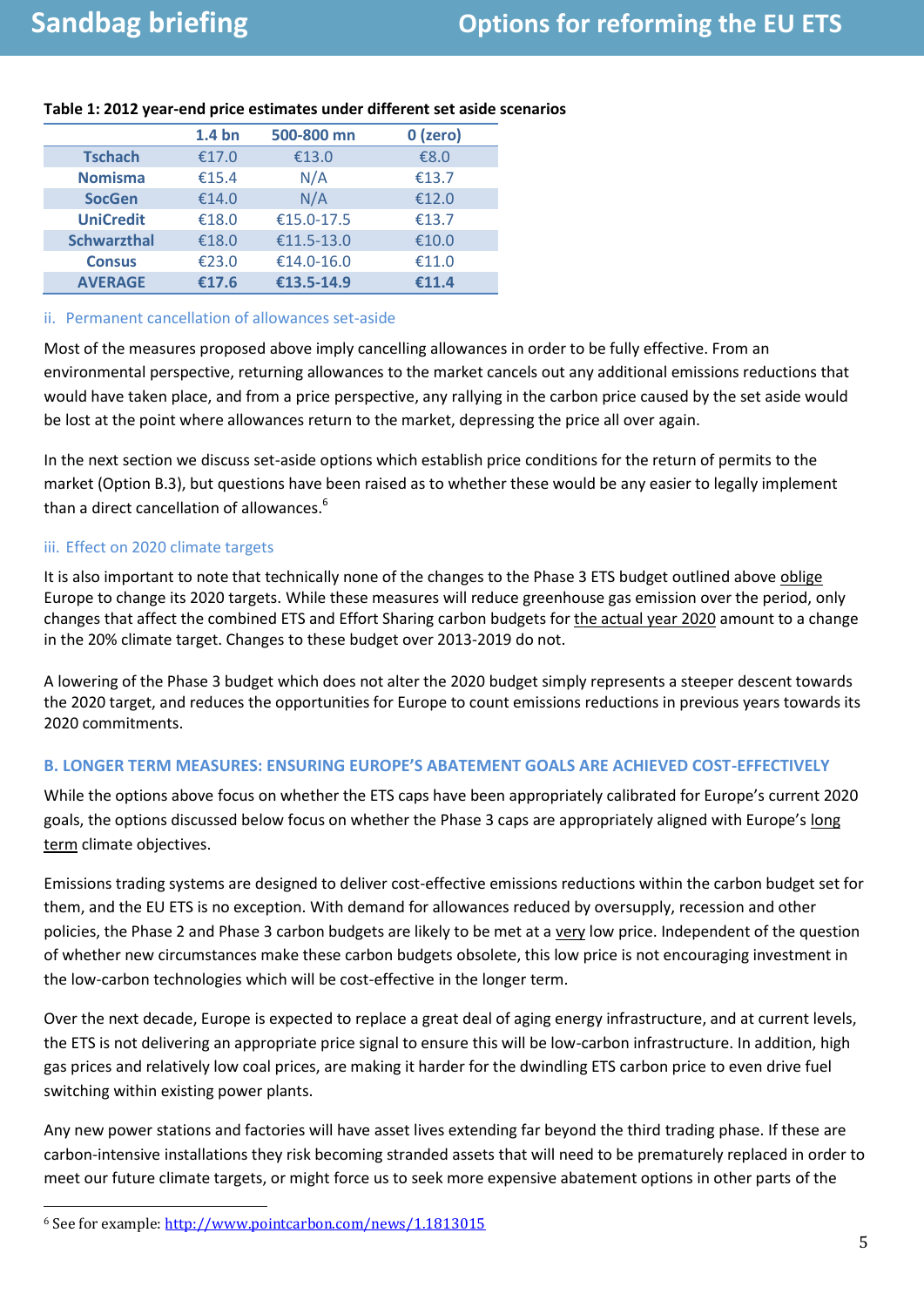economy. This dilemma is particularly acute for electricity infrastructure where the most affordable abatement technologies currently exist.

## **B.1 Change the trajectory of the EU ETS to align with Europe's 2050 milestones for the traded sector (removing 0-458Mt from Phase 3)**

One proposal is to better align the EU ETS trajectory with the milestones for the traded sector in the 2050 Roadmap. The Roadmap suggests that power sector emissions should be 93-99% below 1990 levels by 2050 and that industry emissions should be down by 83-87%.<sup>7</sup>

The current trajectory of the EU ETS will not deliver reductions of this magnitude.<sup>8</sup> The 2050 Roadmap explicitly suggests "revisiting the agreed linear reduction of the ETS cap" in order to reach these targets. The ETS Directive currently sets the linear reduction factor at 1.74% of average Phase 2 allocations, which the Commission has translated into a figure of 36.4Mt annually.<sup>9</sup>

**A clearer indication of the scarcity of allowances in future carbon budgets after 2020 will help drive up the price of carbon at the moment. Thus even a recalibration of the linear reduction commencing** *after* **2020 will have a rallying effect on the price. This effect will be more robust, though, if this new trajectory is enshrined in a 4th carbon budget, or begins to effect changes on the third budget.**

WWF has done calculations on the emissions avoided by increasing the linear reduction factor as of **2013**, both over Phase 3 and out to 2050. Their findings are summarised in the table below:

| $\frac{1}{2}$ and $\frac{1}{2}$ and $\frac{1}{2}$ and $\frac{1}{2}$ and $\frac{1}{2}$ and $\frac{1}{2}$ and $\frac{1}{2}$ and $\frac{1}{2}$ and $\frac{1}{2}$ and $\frac{1}{2}$ and $\frac{1}{2}$ and $\frac{1}{2}$ and $\frac{1}{2}$ and $\frac{1}{2}$ and $\frac{1}{2}$ and $\frac{1}{2}$ a |                                         |                                           |                          |  |  |
|-----------------------------------------------------------------------------------------------------------------------------------------------------------------------------------------------------------------------------------------------------------------------------------------------|-----------------------------------------|-------------------------------------------|--------------------------|--|--|
| <b>Trajectory from</b><br>2013                                                                                                                                                                                                                                                                | <b>Effect on Phase 3</b><br>budget (Mt) | <b>Effect on 2013-2050</b><br>budget (Mt) | Implicit EU 2020 target* |  |  |
| 2.25%                                                                                                                                                                                                                                                                                         | 307                                     | 7,714                                     | $-21.7%$                 |  |  |
| 2.43%                                                                                                                                                                                                                                                                                         | 416<br>$\overline{\phantom{a}}$         | 10,436<br>$\sim$                          | $-22.3%$                 |  |  |
| 2.5%                                                                                                                                                                                                                                                                                          | 458<br>$\overline{\phantom{a}}$         | 11,495<br>$\sim$                          | $-22.6%$                 |  |  |
| WWF calculations and author's own calculations                                                                                                                                                                                                                                                |                                         |                                           |                          |  |  |
| *Using a -20% target of 4,431Mt as specified by the Commission <sup>10</sup>                                                                                                                                                                                                                  |                                         |                                           |                          |  |  |
|                                                                                                                                                                                                                                                                                               |                                         |                                           |                          |  |  |

#### **Table 2: Additional scarcity created by sample trajectory change proposals:**

It is important to highlight that a change in the ETS trajectory which reduces the 2020 carbon budget will affect Europe's 2020 climate targets. Taking emissions below the target for the traded sector will mean we overachieve our targets unless equivalent pressure is removed from the non-traded sector.

## **B.2 Change Europe's 2020 climate target to align it with the 2050 Roadmap (removing circa 1.4Gt)**

Analysis performed by the Commission recommends a much stronger intervention in Phase 3 in order to prevent costinefficiencies from carbon lock-in. Independent of its suggestion to revisit the linear reduction factor, analysis underpinning the 2050 Low-Carbon Roadmap finds that economy-wide emissions 25% below 1990 levels in 2020 are needed to cost-effectively reach our longer term targets:

 $\overline{a}$ 

<sup>7</sup> 2050 Low Carbon Roadmap p.6

<http://eur-lex.europa.eu/LexUriServ/LexUriServ.do?uri=COM:2011:0112:FIN:EN:PDF>

<sup>8</sup> As an indication, Climate Strategies calculates that this will deliver reductions of 71% below 2005 levels.

<http://www.climatestrategies.org/research/our-reports/category/57/326.html>

<sup>9</sup> Commission Decision 2010/634/EU

<http://eur-lex.europa.eu/LexUriServ/LexUriServ.do?uri=CELEX:32010D0634:EN:HTML>

<sup>10</sup> See p.16 of Member State Options for Moving Beyond 20%. Reference Scenario is 7% below Baseline of 4,764Mt [http://ec.europa.eu/energy/efficiency/eed/doc/2011\\_directive/sec\\_2011\\_0779\\_impact\\_assessment.pdf](http://ec.europa.eu/energy/efficiency/eed/doc/2011_directive/sec_2011_0779_impact_assessment.pdf)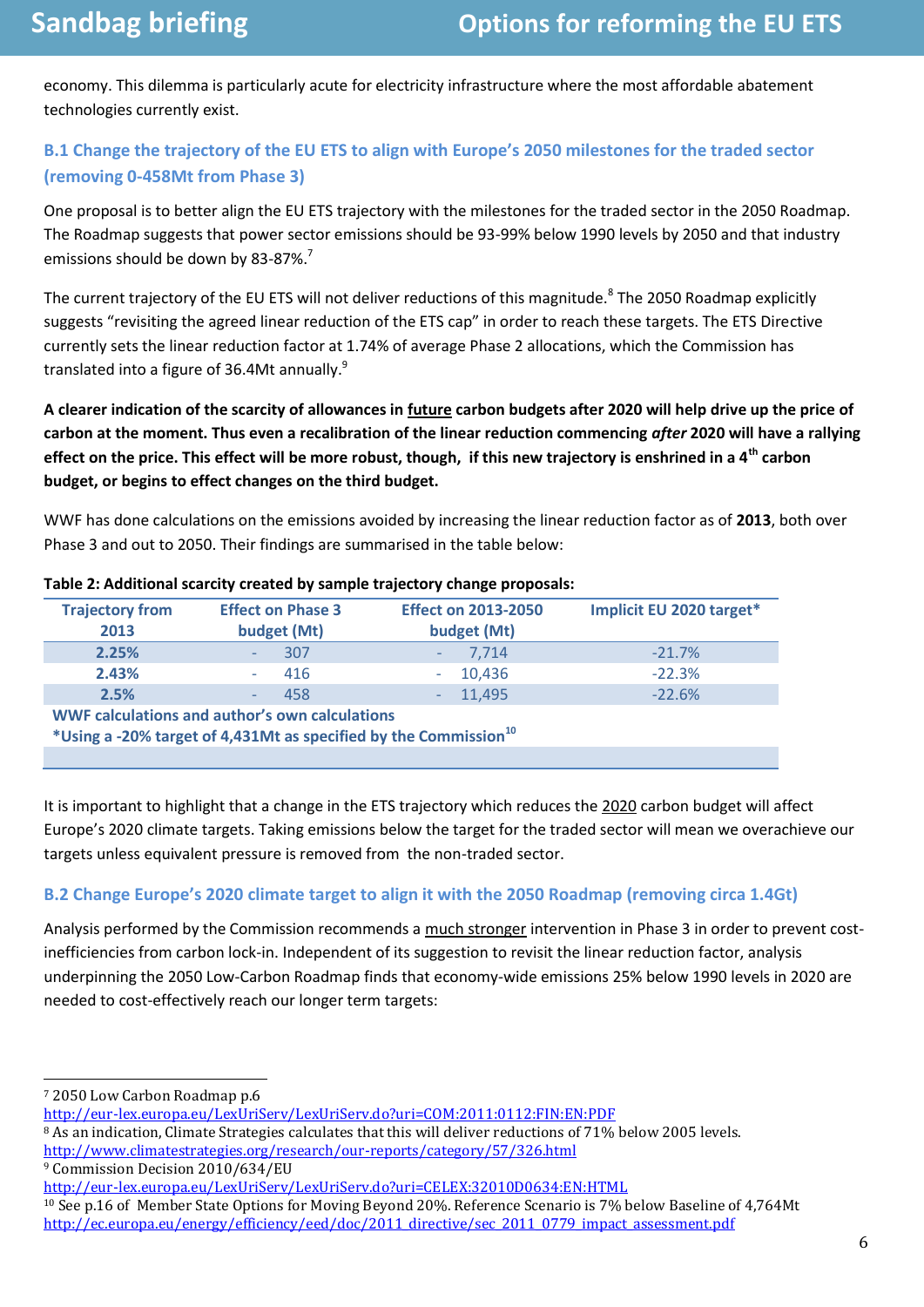*"The analysis also shows that a less ambitious pathway could lock in carbon intensive investments, resulting in higher carbon prices later on and significantly higher overall costs over the entire period"*<sup>11</sup>

The Commission has calculated that a 25% domestic target implies lowering the ETS budget for 2020 by 341Mt.<sup>12</sup> It has also elsewhere stated that a withdrawal of **approximately 1.4 billion allowances** from the Phase 3 budget would be required to prepare the traded sector to reach this target<sup>13</sup>, however it is unclear precisely how the Commission envisages removing a billion further permits over years 2013-2019 or whether a withdrawal of this scale is strictly necessary.

#### **B.3 Introduce a price controls to the market which ensure adequate investment**

Some observers are more reluctant to change the absolute supply of permits within the legislation but are nonetheless concerned that the ETS is failing to drive the investment required to meet our long term climate goals cost-effectively. For many of these price controls represent an attractive alternative to permanent adjustments to the cap.

There has been justified resistance to the idea of introducing price controls to a market mechanism. The whole purpose of establishing an ETS is to assist price discovery for low-cost abatement within a fixed budget, and price interventions which are not carefully designed can break the link between price and supply. Below we describe two price interventions which maintain this link, either by temporarily reducing the supply of allowances when the price is low or by returning allowances to market when the price is high:

#### B.3.1. Apply a minimum reserve price to permits sold at auction

This intervention sets a price below which the harmonised auction platforms refuse to release allowances into the market in their scheduled auctions, reducing the active supply of permits until the demand is adequate for allowances to sell at a reasonable pre-determined price.

This approach begs two questions, firstly, what is the appropriate price signal the scheme needs to drive cost-efficient abatement in the longer term? This will depend on an assessment of which long-lived carbon-intensive assets are most likely to edge out low-carbon alternatives over the next decade and adjusting the price sufficiently to discourage them.

Secondly, what prevents allowances withheld from the market via a reserve price from returning to depress the price further down the line. One option is outlined below.

#### B.3.2. Introduce a price containment reserve for any permits temporarily withheld from auction

As highlighted above, any intervention which seeks to raise the carbon price by temporarily withdrawing allowances from the market faces the question of what to do with these allowances to prevent them from returning to depress prices later.

This applies equally to price-based interventions, such as the reserve price discussed immediately above in **Option B.3.1**, or shorter term quantity interventions, such as a temporary set-aside of a specific number of allowances.

One option, which again maintains the relationship between price and supply without permanently cancelling these permits is to place these in a "price containment reserve". Under this model, the permits set aside can only re-enter the market at a pre-determined price, which will only be attractive to market participants if the demand for permits grows unusually high.

l

<sup>11</sup> See p.5 of Roadmap to a Competitive Low Carbon Economy in 2050

<http://eur-lex.europa.eu/LexUriServ/LexUriServ.do?uri=COM:2011:0112:FIN:EN:PDF>

<sup>12</sup> See p.46 of Member State Options for Moving Beyond 20%

[http://ec.europa.eu/energy/efficiency/eed/doc/2011\\_directive/sec\\_2011\\_0779\\_impact\\_assessment.pdf](http://ec.europa.eu/energy/efficiency/eed/doc/2011_directive/sec_2011_0779_impact_assessment.pdf) <sup>13</sup> See p.6 of COM(2010)26[5 http://eur-lex.europa.eu/LexUriServ/LexUriServ.do?uri=COM:2010:0265:FIN:EN:PDF](http://eur-lex.europa.eu/LexUriServ/LexUriServ.do?uri=COM:2010:0265:FIN:EN:PDF)